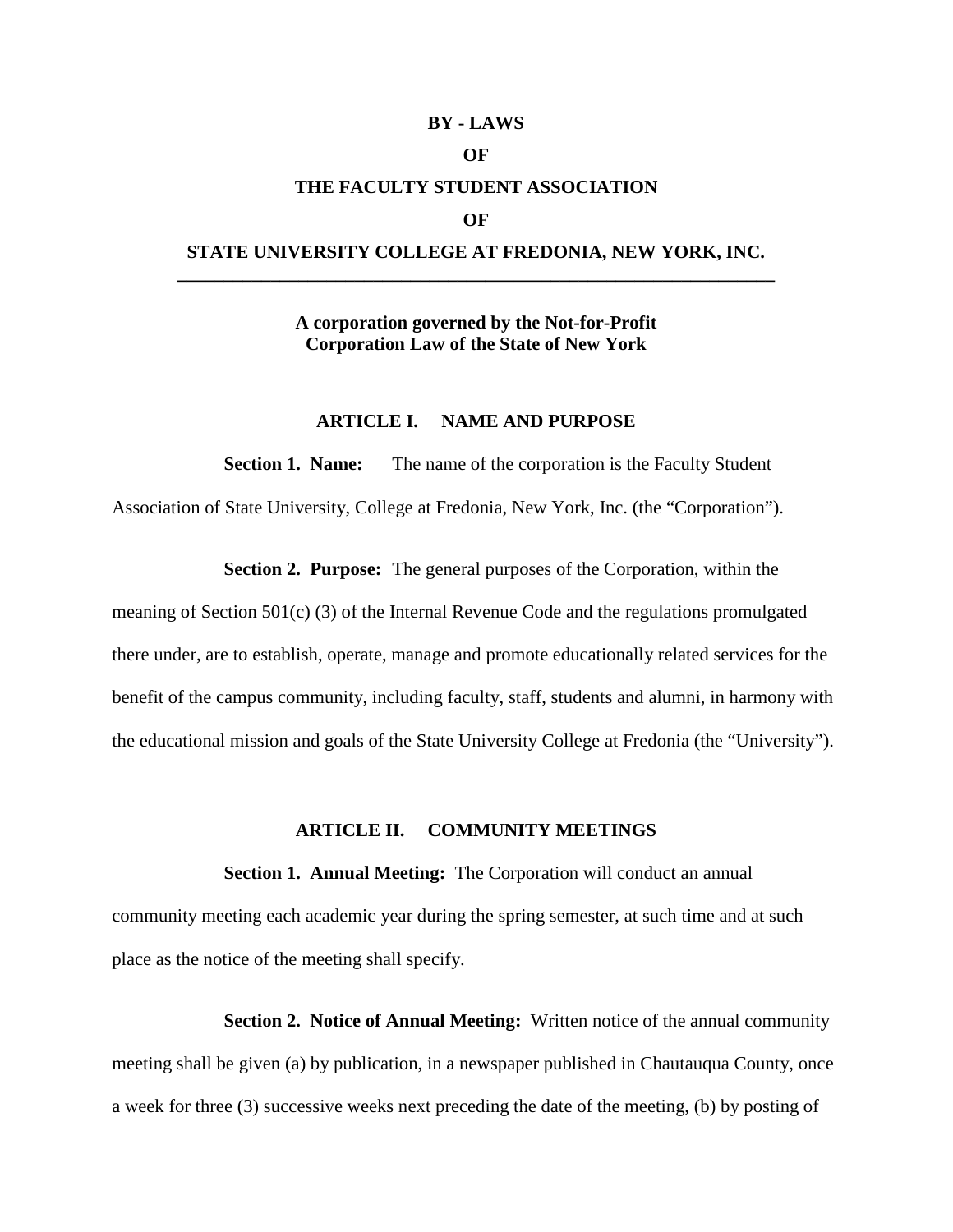such notice on not less than ten (10) bulletin boards at various locations on the University campus, (c) by giving such notice, personally or by mail, to the President of the Student Association, the Chairperson of the University Senate, the Director of Alumni Affairs, the designated individual for notice to the classified staff, the Chief Administrative Officer of the University and to all members of the Board of Directors and (d) by posting of such notice on the FSA web page. If mailed, such notice shall be deposited in the United States mail, with first class postage thereon prepaid, directed to the addressee at his or her address as it appears on the records of the Corporation. The notice shall state the place, date and hour of the meeting.

# **ARTICLE III. DIRECTORS**

**Section 1. Management of Corporate Affairs:** Except as otherwise provided by law, the certificate of incorporation of the Corporation or these by-laws, the activities, property and affairs of the Corporation shall be managed by the Board of Directors.

## **Section 2. Number:** The Board of Directors shall consist of fifteen (15)

directors selected from five constituent groups (student, faculty, administration, classified staff, and alumni). Each director shall be a member of the constituent group he or she represents and shall be at least eighteen (18) years of age. At no time shall any director of the Corporation also be an employee of the Corporation. The five constituent groups shall be represented as follows:

| <b>Students</b>         |    |
|-------------------------|----|
| <b>Faculty</b>          | 3  |
| Administration          | 3  |
| <b>Classified Staff</b> |    |
| Alumni                  |    |
| Total                   | 15 |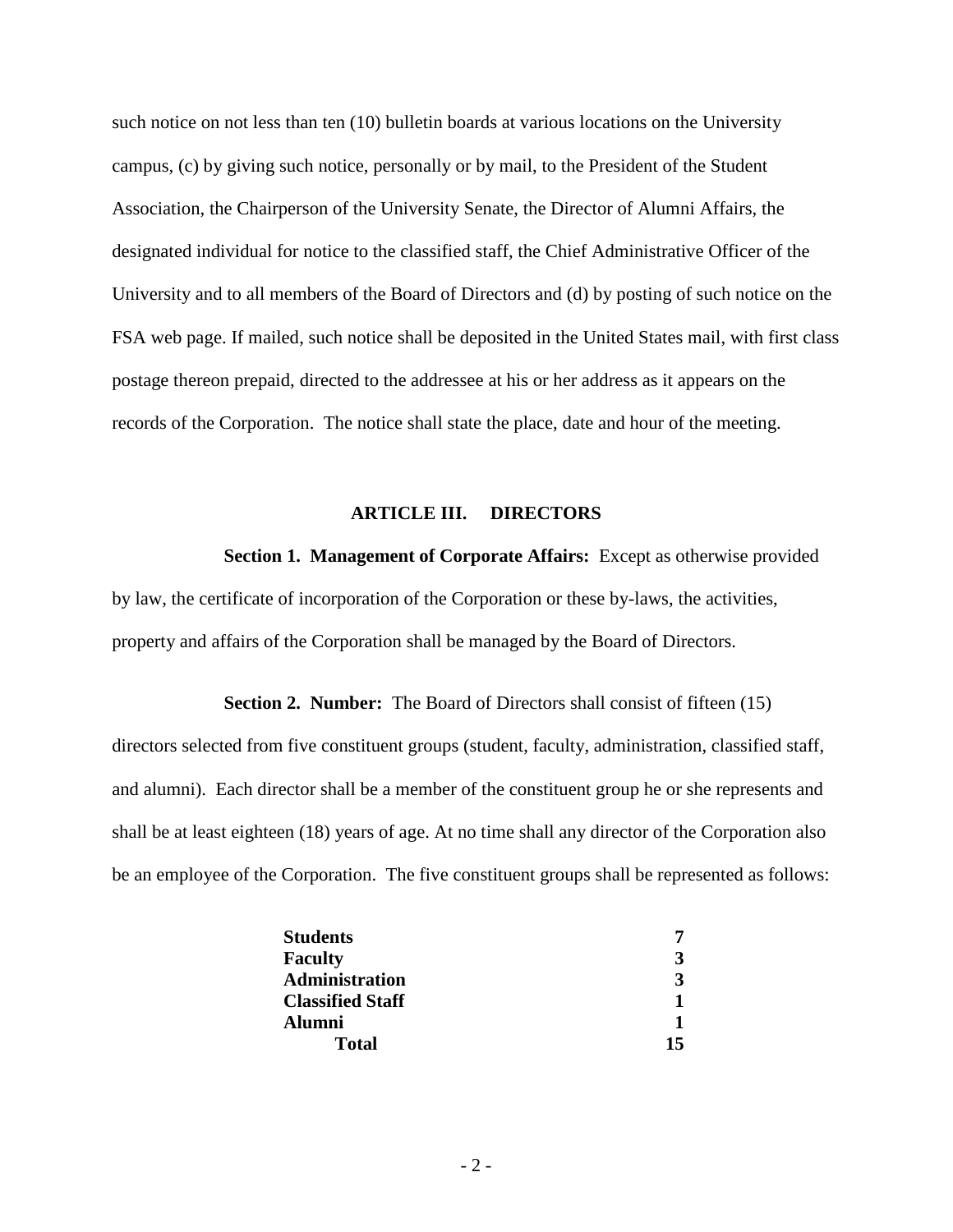At no time shall any single constituency have more than 50% of the board membership nor shall the student constituency have less than 1/3 the membership on the Board.

#### **Section 3. Selection and Qualification:**

**a. Student Directors:** The seven (7) student directors shall be selected by a method determined by the Student Association and written in its statutes. They shall hold office for one-year terms beginning September 1 of the year of their selection and ending August 31 of the following year or until their successors have been duly selected and qualified. The President of the Student Association shall submit nominations to the Faculty Student Association Board of Directors. Upon a majority vote of no less than (10) directors present, the selection of student directors shall be certified. The Executive Director of the Corporation shall thereupon immediately notify said persons in writing of their selection.

**b. Faculty Directors:** Three (3) faculty directors, at least two (2) of whom shall be instructional/teaching faculty members, shall be selected by a method determined by the faculty and written in its bylaws. The faculty directors shall hold office for two-year terms beginning September 1 of the year of their selection and ending August 31 two years hence, or until their successors have been duly selected and qualified. The Chair of the University Senate shall certify the selection of the faculty directors to the president of the Corporation with a copy to the Executive Director of the Corporation who shall thereupon immediately notify said persons in writing of their selection.

**c. Administration Directors:** The three (3) directors from the administration shall be the Chief Administrative Officer of the University, or his or her designee,

- 3 -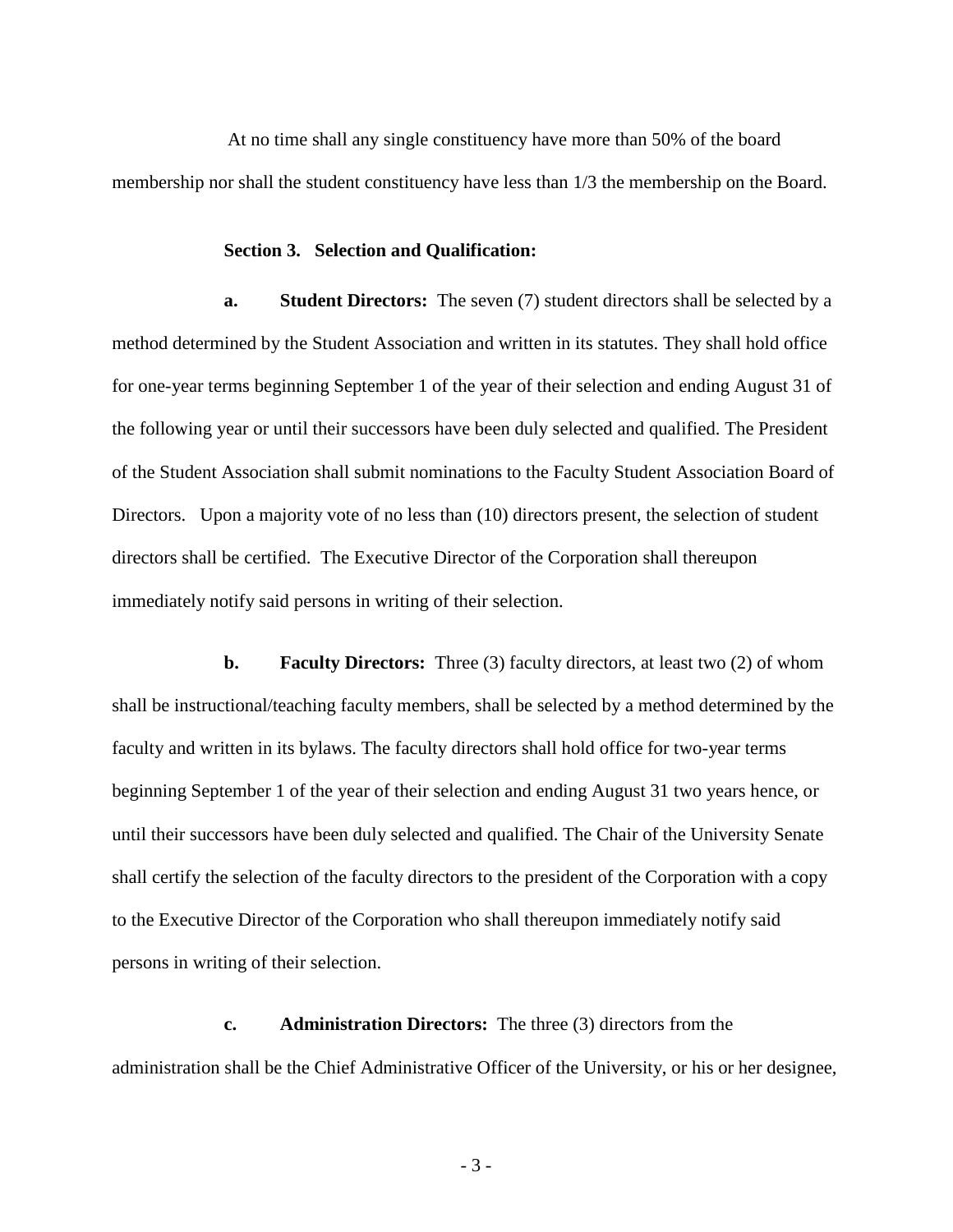and two additional officers of the administration appointed by the Chief Administrative Officer of the University. The Chief Administrative Officer or designee is an ex-officio voting member of the Board of Directors. These directors shall hold office for one-year terms beginning September 1 of the year of their appointment and ending August 31 of the following year, or until their successors have been duly appointed and qualified. The Chief Administrative Officer of the University shall certify their appointment to the President of the Corporation with a copy to the Executive Director of the Corporation who shall thereupon immediately notify said persons in writing of their appointment.

**d. Classified Staff Director:** The one (1) classified staff director shall be appointed by the CSEA Local President. He or she shall hold office for a two-year term beginning September 1 of the year of his or her selection and ending August 31 two years hence, or until his or her successor has been duly appointed and qualified. The CSEA Local President shall certify the appointment of the classified staff director to the President of the Corporation with a copy to the Executive Director of the Corporation who shall thereupon immediately notify said person in writing of the appointment.

**e. Alumni Director:** The one (1) alumni director shall be selected by the Alumni Board of Directors and recommended to the President of the University for his or her approval. He or she shall hold office for a two-year term beginning September 1 of the year of his or her selection and ending August 31 two years hence, or until his or her successor has been duly selected and qualified. The President of the University shall certify the appointment of the alumni director to the President of the Corporation with a copy to the Executive Director of the Corporation who shall thereupon immediately notify said person in writing of the appointment.

- 4 -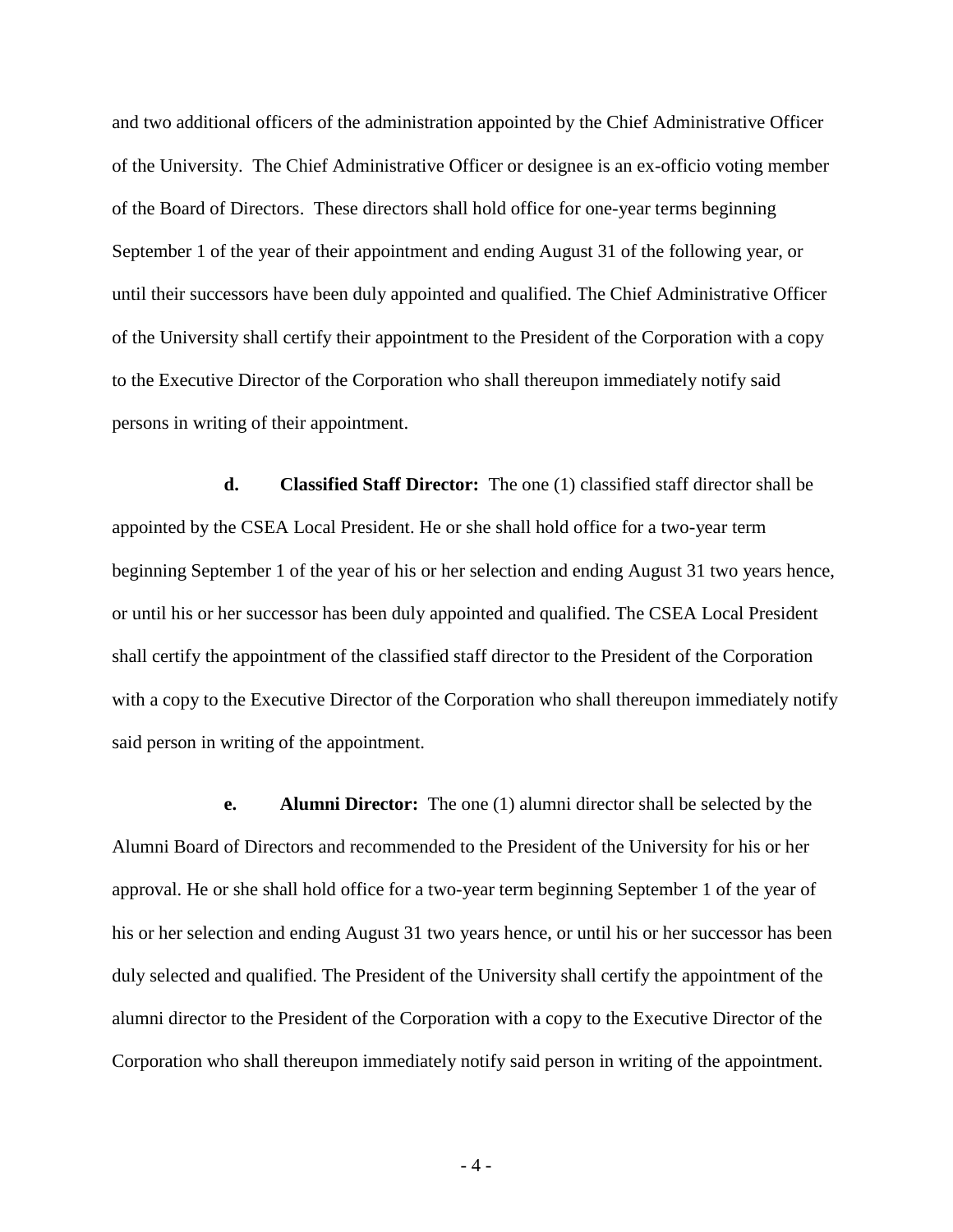**f. Qualification:** For purposes of these by-laws, a director shall be qualified when he or she has been duly selected or appointed and has filed a written acceptance with the President of the Corporation with a copy to the Executive Director of the Corporation within two (2) weeks following his or her receipt of notice of selection or appointment from the President or Executive Director of the Corporation.

**Section 4. Duties and Meetings:** The Board of Directors shall manage the Corporation, including its property, business and affairs. The Board of Directors normally meets monthly during the academic year, with one meeting in the spring semester designated by the board as the annual organizational meeting. The board shall have the power to hold meetings at such other times and places as it deems advisable. It shall appoint committees, to employ necessary employees, to authorize proper expenditures and to take such other measures as may be necessary or proper to carry out the purposes of the Corporation. Meetings of the Board of Directors may be called by the President whenever he or she deems it advisable and meetings shall be called by the President upon written request of any three (3) members of the Board of Directors.

**Section 5. Notice of Meetings:** Except as expressly provided otherwise in these by-laws, notice of each meeting stating the time and place thereof shall be given by the President, Secretary or any member of the Board to each member of the Board personally, by campus mail, or by first class mail, postage prepaid, at his or her residence or usual business address, not less than ten (10) business days before the date of the meeting. The ten (10) business days shall begin to run on the date that the notice is placed in the campus mail or United States mail by the Corporation. Notice of a meeting need not be given to any director who submits a signed waiver of notice whether before or after the meeting. The attendance of any director at

- 5 -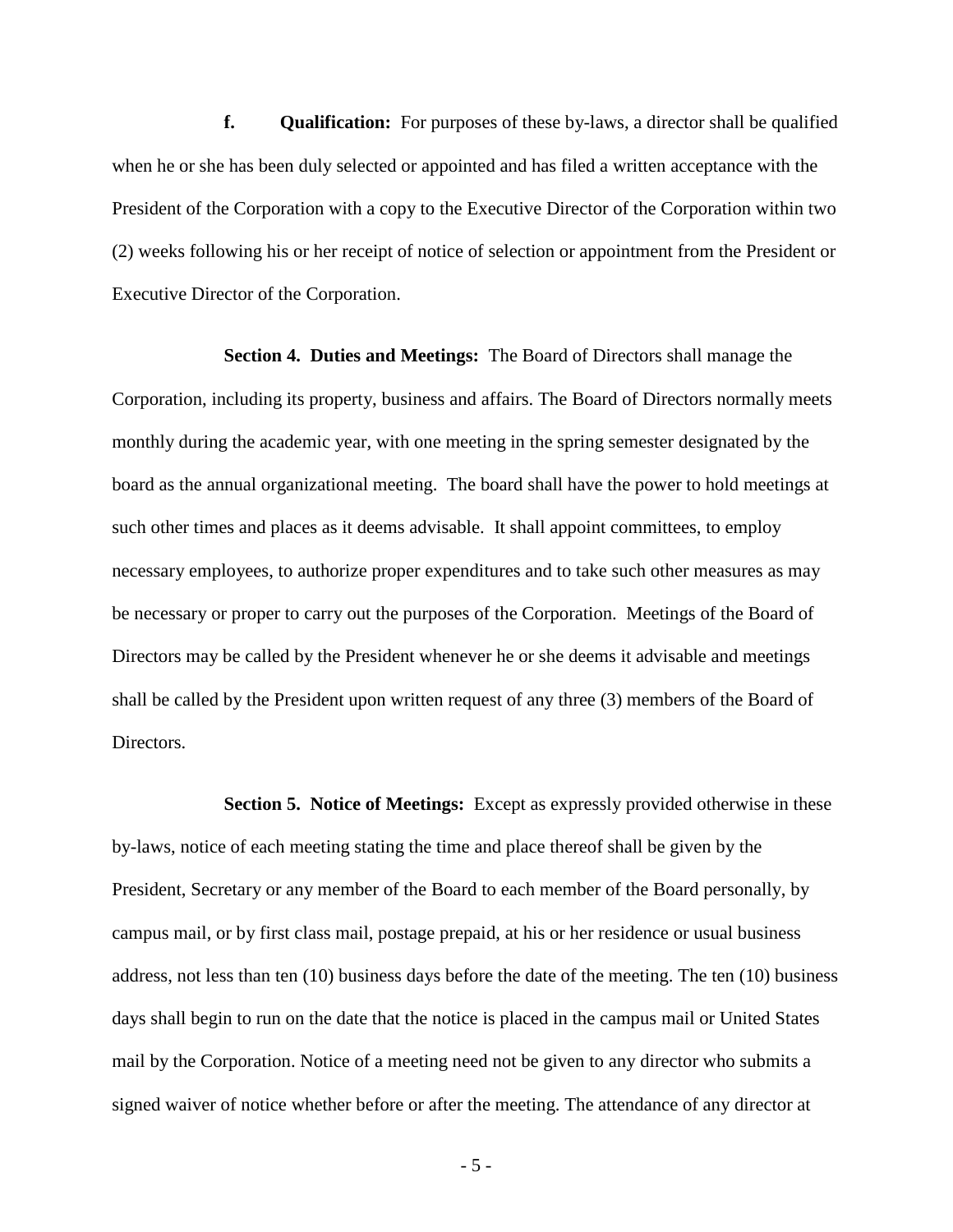any meeting, without protesting prior to the conclusion of the meeting the lack of notice of such meeting, shall constitute a waiver of notice by him or her. The notice of any meeting of the Board of Directors need not specify the purpose or purposes for which the meeting is called, except where otherwise provided in these by-laws.

**Section 6. Agenda:** The agenda of purpose or purposes for each meeting of the Board of Directors should be given to the Board of Directors not less than two (2) days prior to the Board of Directors meeting.

**Section 7. Quorum and Action by the Board**: At all meetings of the Board of Directors a quorum shall be required for the transaction of business and, except where expressly provided otherwise in these by-laws, shall consist of not less than eight (8) directors, and the vote of the majority of the directors present shall decide any question that may come before the meeting except as expressly provided otherwise in these bylaws. A majority of the directors present, whether or not a quorum is present, may adjourn any meeting to another time or place without notice other than announcement at the meeting of the time and place to which the meeting is adjourned.

**Section 8. Action without a Meeting:** Any action required or permitted to be taken by the Board of Directors or any committee thereof may be taken without a meeting if all members of the Board or the committee consent in writing to the adoption of a resolution, and the written consent thereto by the members of the Board or committee shall be filed with the minutes of the proceedings of the Board or the committee.

**Section 9. Presence at Meeting by Telephone:** Members of the Board of Directors or any committee thereof may participate in a meeting of such board or committee by

- 6 -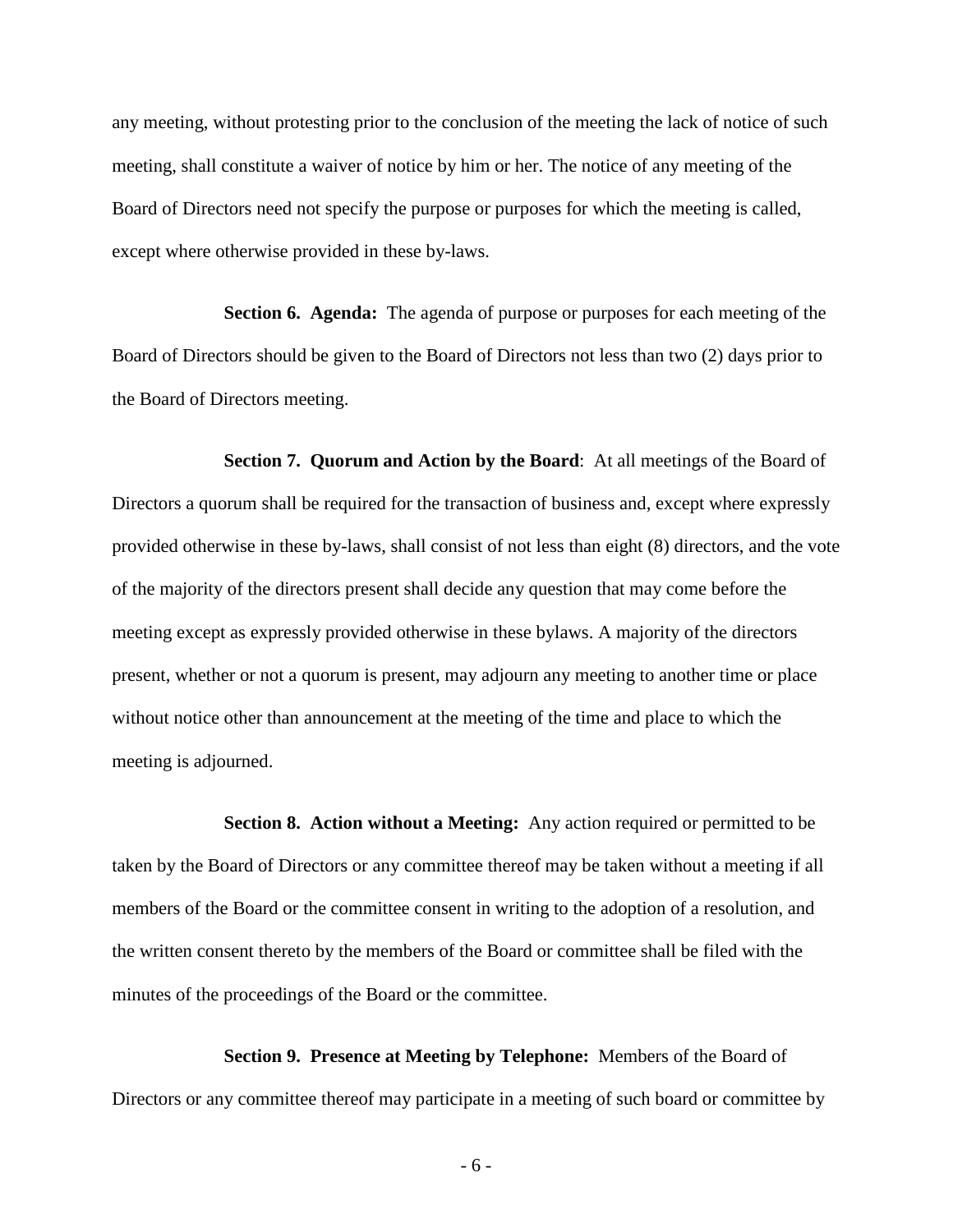means of a conference telephone or similar communications equipment allowing all persons participating in the meeting to hear each other at the same time. Participation in a meeting by such means shall constitute presence in person at the meeting for all purposes including the right to vote thereat.

**Section 10. Removal:** Any director may be removed, with cause, at any meeting of the Board of Directors, notice of which shall have referred to the proposed action, by twothirds vote of the total number of directors. In no event shall the director being the subject of removal be permitted to vote on the issue of his or her removal at any meeting of the Board of Directors. Unexcused absence from two meetings of the Board of Directors shall, without limitation, be cause for removal. Each constituent group may remove, with or without cause, its own directors according to the constituent groups' own procedures. Such removal shall not become effective until written notification thereof is given to the President or the Secretary of the Corporation, with a copy to the Executive Director of the Corporation.

**Section 11. Resignations:** Any director of the Corporation may resign at any time by giving his or her resignation to the President or the Secretary of the Corporation, with a copy to the Executive Director of the Corporation. Such resignation shall take effect at the time specified therein; and unless otherwise specified therein, the acceptance of such resignation shall not be necessary to make it effective.

Section 12. Vacancies: Whenever a vacancy shall occur in the Board of Directors, such vacancy shall be filled by the constituency or officer responsible for the selection or appointment of the director whose position is vacant in accordance with the process outlined in Section 3. The secretary or other designated individual of the constituency or the Chief

- 7 -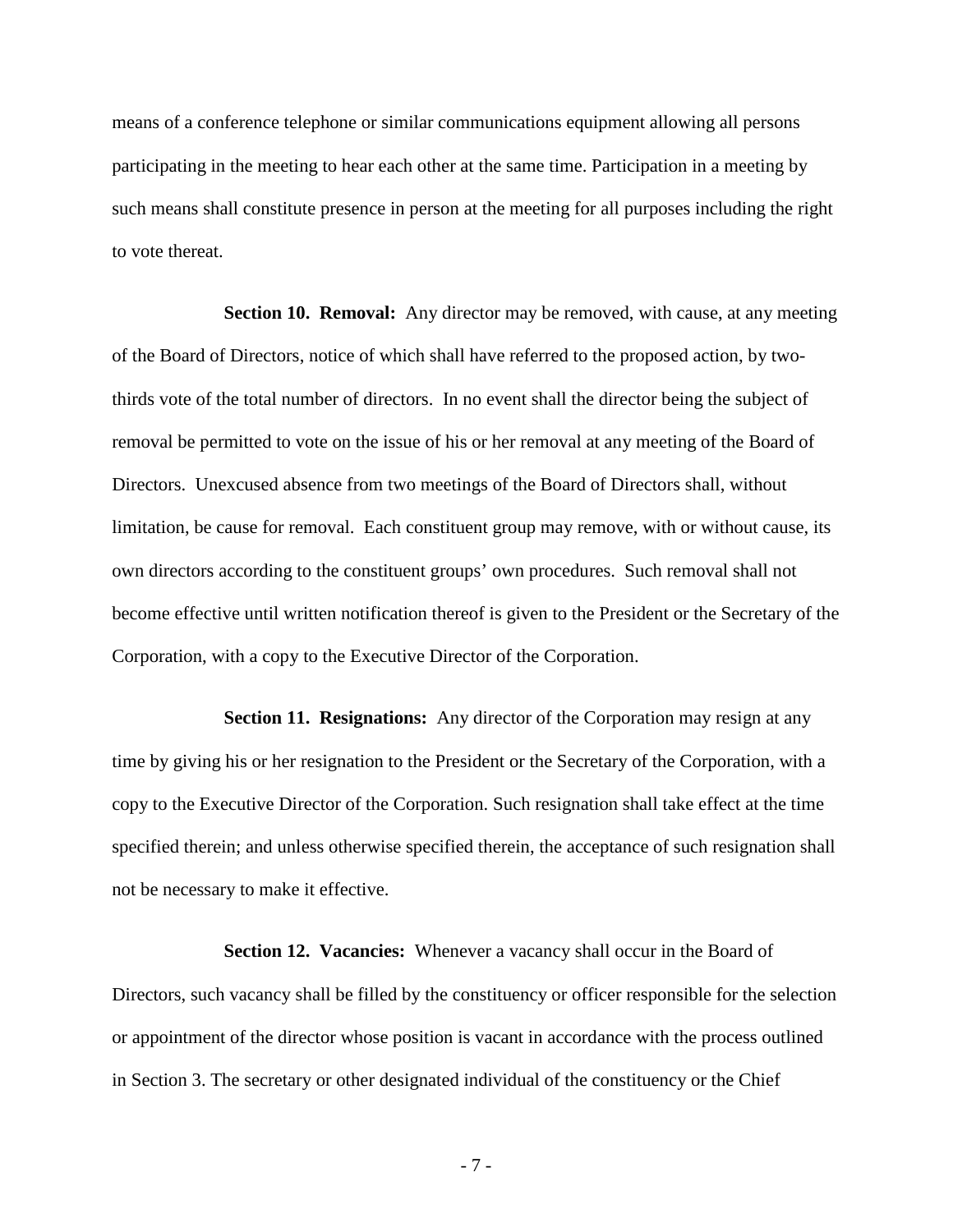Administrative Officer of the University in the case of administrative staff directors, shall certify the selection or appointment of a director selected or appointed to fill a vacancy to the President of the Corporation with a copy to the Executive Director of the Corporation who shall thereupon immediately notify such person of his or her selection or appointment. A director selected or appointed to fill a vacancy shall file a written acceptance with the President of the Corporation with a copy to the Executive Director of the Corporation within two weeks following his or her receipt of notice of selection or appointment from the President or Executive Director of the Corporation.

In the event of an increase in the authorized number of directors, the additional director or directors shall be selected or appointed by the constituency or officer responsible for the selection or appointment of directors for the constituent group in which the number of directors has been increased.

**Section 13. Compensation:** No director shall receive, directly or indirectly, for the performance of his or her duties as a director, any salary, compensation, or emolument from the Corporation for any services performed in such capacity. Directors may be reimbursed for reasonable out-of-pocket expenses incurred directly in the performance of their official duties as a director, in effecting or carrying out one or more of the authorized corporate purposes of the Corporation, upon presentation of a written statement thereof to the Corporation, accompanied by receipts, and subject to approval by the Board.

**Section 14. Contracts with Corporation***.* No director shall be interested, directly or indirectly, in any contract relating to the operations of the Corporation, nor in any contract for furnishing supplies thereto, unless authorized by the vote of a majority of the entire

- 8 -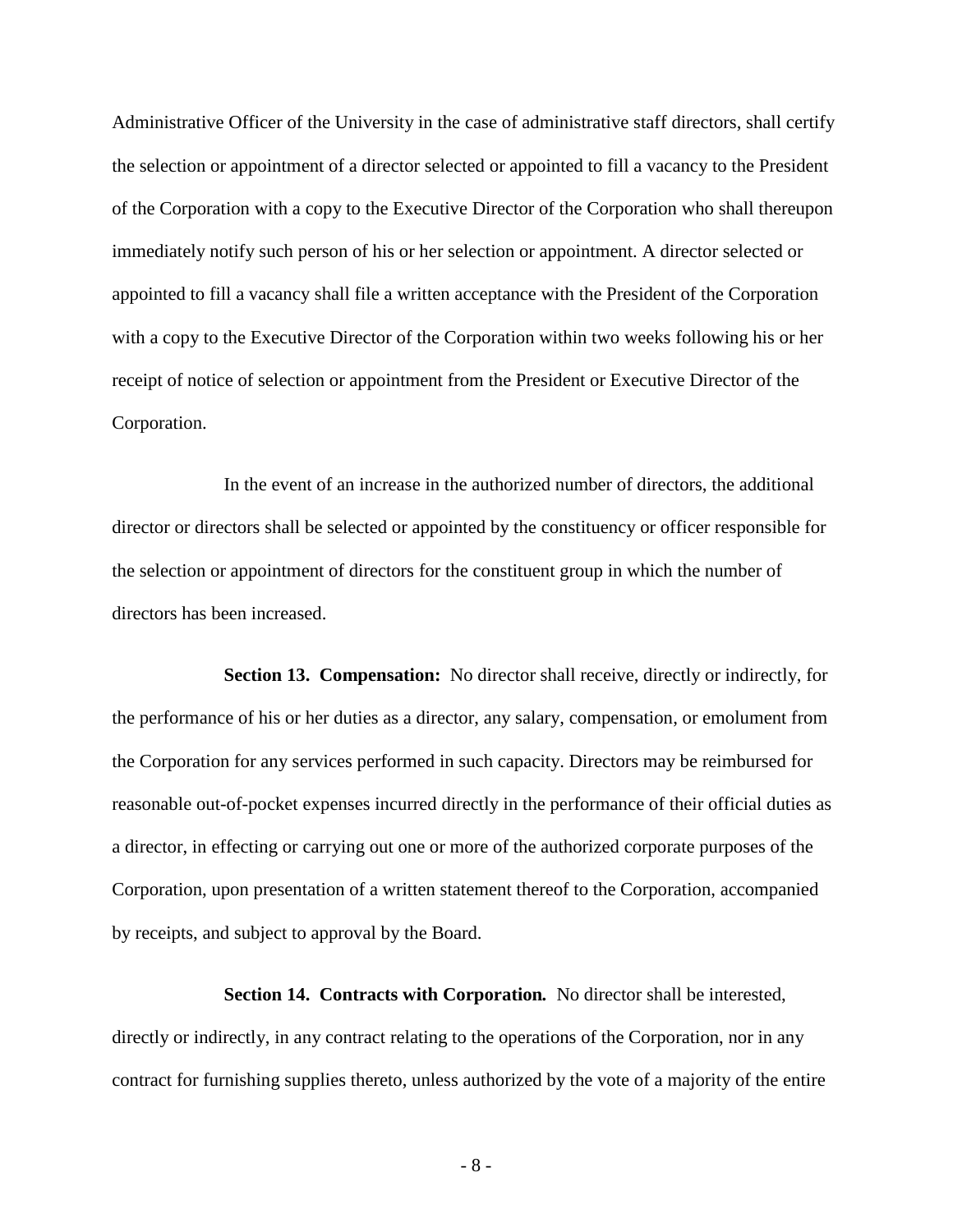Board not including the vote of the interested director or directors, after full disclosure by such director in good faith of the material facts as to such interest, or as otherwise provided by law.

**Section 15. Guidelines:** All actions of the Board of Directors must be consistent with the State University of New York Auxiliary Services Guidelines promulgated by the Board of Trustees of the State University of New York, as amended from time to time or any successor guidelines thereto.

# **ARTICLE IV. COMMITTEES OF DIRECTORS**

**Section 1. Executive Committee:** The Board of Directors, by resolution or resolutions adopted by a majority of the entire Board shall designate from among its members an Executive Committee. The Executive Committee shall include the President and shall have three (3) additional members of the Board designated by the Board of Directors so that, together, these four (4) members shall generally reflect the composition of the Board of Directors by having one (1) administrative staff director, one (1) faculty director, and two (2) student directors comprising the members of the Executive Committee. In addition, any other officers of the Corporation shall serve on the Executive Committee, ex-officio, except that the Executive Director shall be a non-voting member of the Committee. The President shall serve as chairperson of the Executive Committee. In the interim between meetings of the Board of Directors, the Executive Committee shall have the authority of the Board of Directors, except as otherwise provided by law, and shall serve at the pleasure of the Board of Directors. The Executive Committee must have its full designated membership to be present in order to have quorum.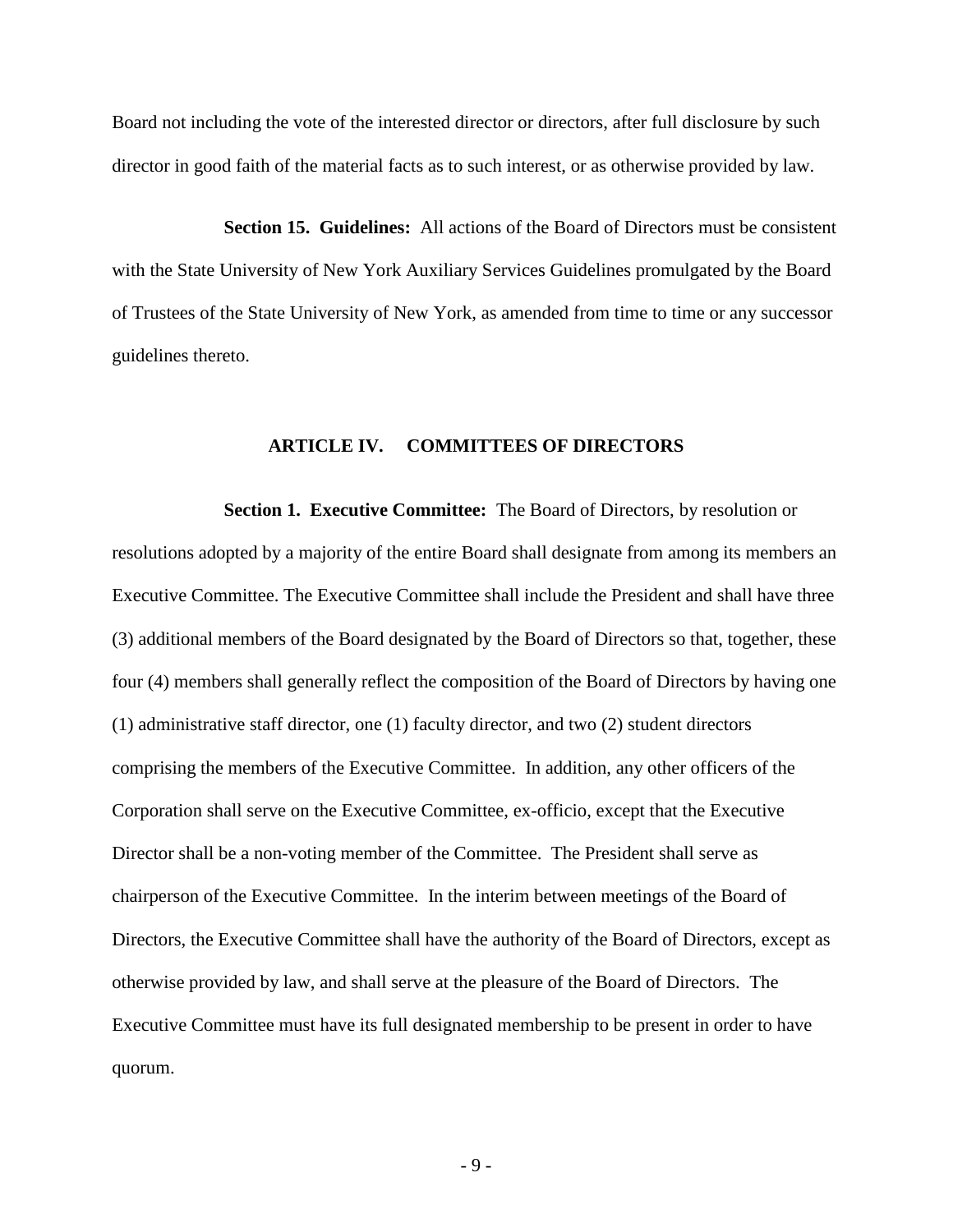**Section 2. Designation of Other Committees:** The Board of Directors, by resolution or resolutions adopted by a majority of the entire Board, may designate committees from the members of the Board. Each Committee shall consist of three (3) or more directors. The Board may designate one or more directors as alternative members of any such committee, who may replace any absent member or members at any meeting of such committee. The Board may appoint or select a chairperson of each committee. The committee so designated shall have such name as may be provided from time to time in a resolution or resolutions duly adopted by the Board of Directors, shall serve at the pleasure of the Board of Directors, and shall have to the extent provided in such resolution or resolutions adopted by the Board of Directors, all the authority of the Board of Directors, except as otherwise provided by law.

**Section 3. Acts and Proceedings:** All acts done and power and authority conferred by the Executive Committee from time to time within the scope of its authority shall be, and may be deemed to be, and may be specified as being an act under the authority of the Board of Directors. The Executive Committee and each of the other committees shall report regularly to the Board of Directors and the Executive Committee shall keep minutes of its proceedings.

**Section 4. Meetings of Committees:** Committees of directors shall meet at such times and places as the chairperson of the Committee shall determine and the notice of the meeting shall specify. Meetings of committees of directors shall be governed by the provisions of Article IV of these by-laws which govern meetings of the Board of Directors.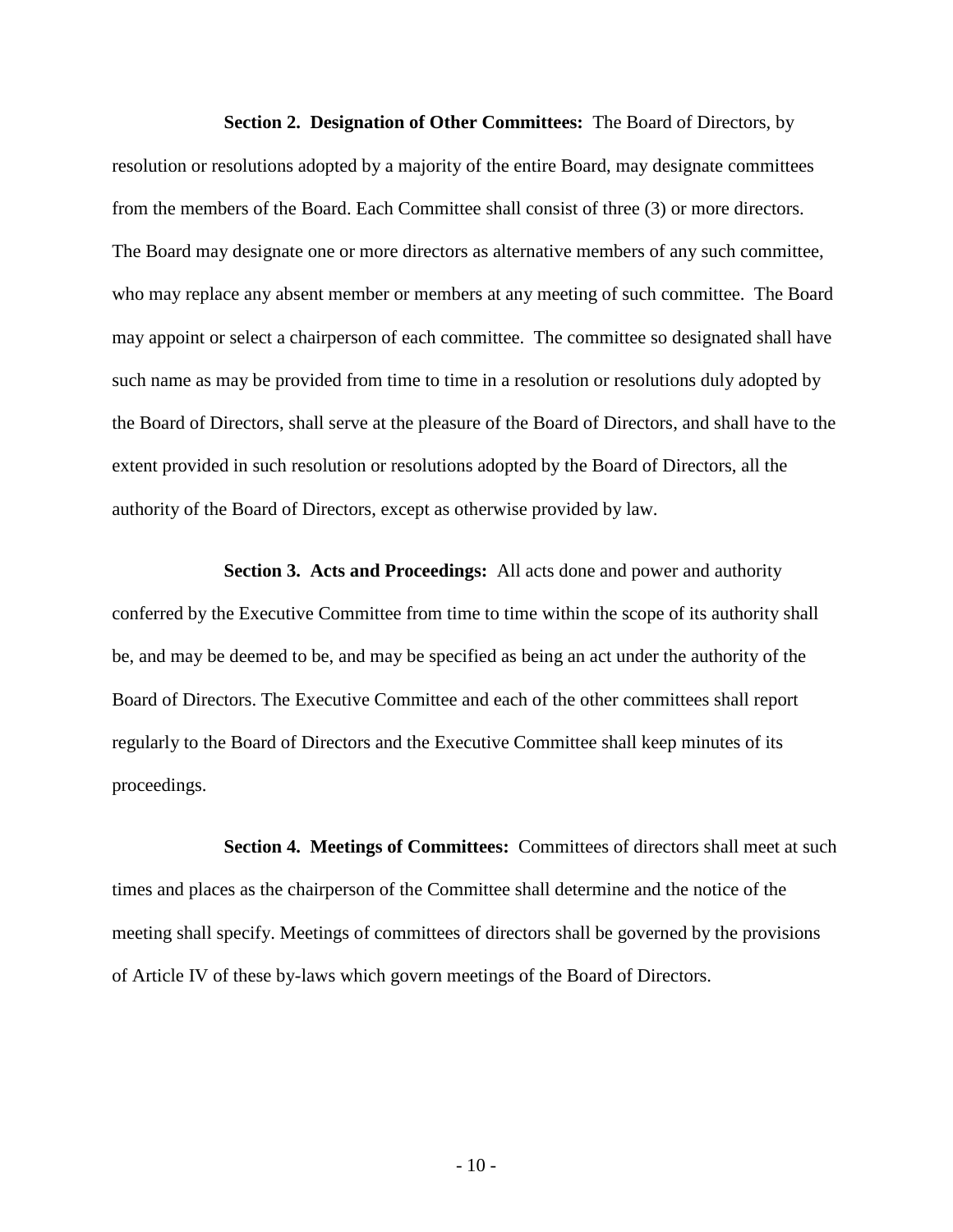# **ARTICLE V. OFFICERS**

**Section 1. Officers:** The Board of Directors shall, at each annual organizational meeting of the Board of Directors, appoint or elect a President, one or more Vice Presidents, a Secretary and a Treasurer. The Board of Directors may from time to time appoint or elect such additional officers as it may determine including, without limitation, an Executive Director. Such additional officers shall have such titles and such authority and perform such duties as the Board of Directors may from time to time prescribe. All officers, except the Executive Director, shall be directors of the Corporation. At no time shall the Chief Administrative Officer of the University be an officer of the Corporation.

**Section 2. Term of Office:** The President, each vice President, Secretary and Treasurer shall, unless otherwise determined by the Board of Directors, hold office until the next annual organizational meeting of the Board and until their successors have been duly elected or appointed and qualified. The Executive Director shall serve at the pleasure of the Board of Directors. Each additional officer appointed or elected by the Board of Directors shall hold office for such term as shall be determined from time to time by the Board of Directors and until his or her successor has been appointed or elected and qualified.

**Section 3. Removal:** Any officer may be removed, or have his or her authority suspended by the Board of Directors at any time, with or without cause, by a two-thirds vote of the total number of directors at any meeting of the Board, notice of which shall have referred to the proposed action.

**Section 4. Vacancies:** If the office of any officer becomes vacant for any reason, the Board of Directors shall have the power to fill such vacancy.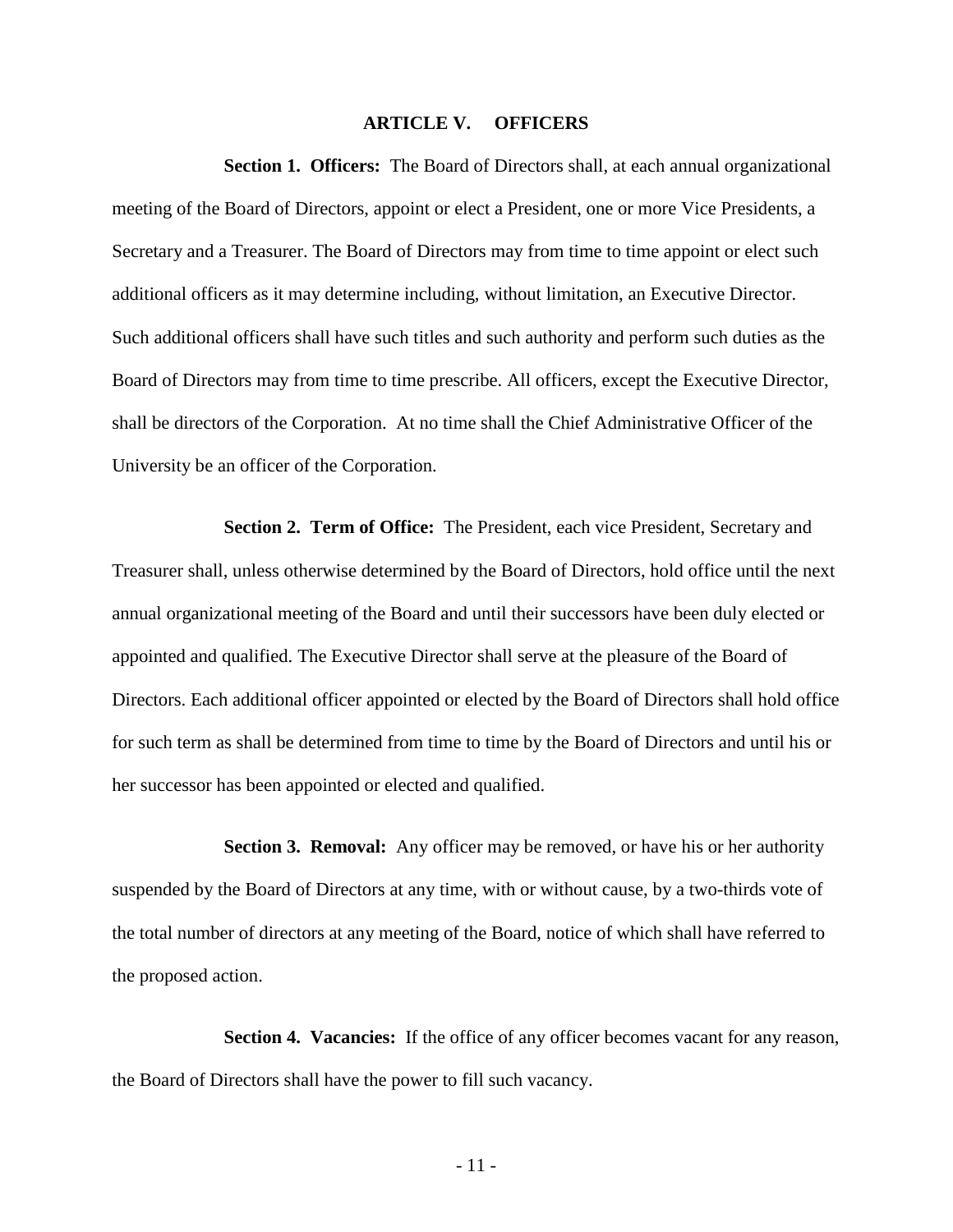**Section 5. The President:** The President shall be the chief executive officer of the Corporation. He or she shall preside at all meetings of the Board of Directors. He or she shall also have such powers and perform such duties as usually pertain to his or her office or as are properly required of him or her by the Board of Directors.

**Section 6. The Vice Presidents:** Each Vice President may be designated by such title as the Board of Directors may determine, and each vice President in such order of seniority as may be determined by the board, shall in the absence or the disability of the President or at his or her request, perform the duties and exercise the powers of the President. Each Vice President shall also have such powers and perform such duties as usually pertain to his or her office or as are properly required of him or her by the Board of Directors.

**Section 7. The Secretary:** The Secretary shall have such powers and perform such duties as usually pertain to his or her office or as are properly required of him or her by the Board of Directors.

**Section 8. The Treasurer:** The Treasurer shall have the care and custody of all the monies and securities of the Corporation. He or she shall cause to be entered in the books of the Corporation to be kept for that purpose, full and accurate amounts of all monies received by him or her and paid by him or her on account of the Corporation. The Treasurer shall make and sign such reports, statements and instruments as may be required of him or her by the Board of Directors or by the laws of the United States or any state or country, and shall perform such other duties as shall usually pertain to his or her office or as are properly required of him or her by the Board of Directors.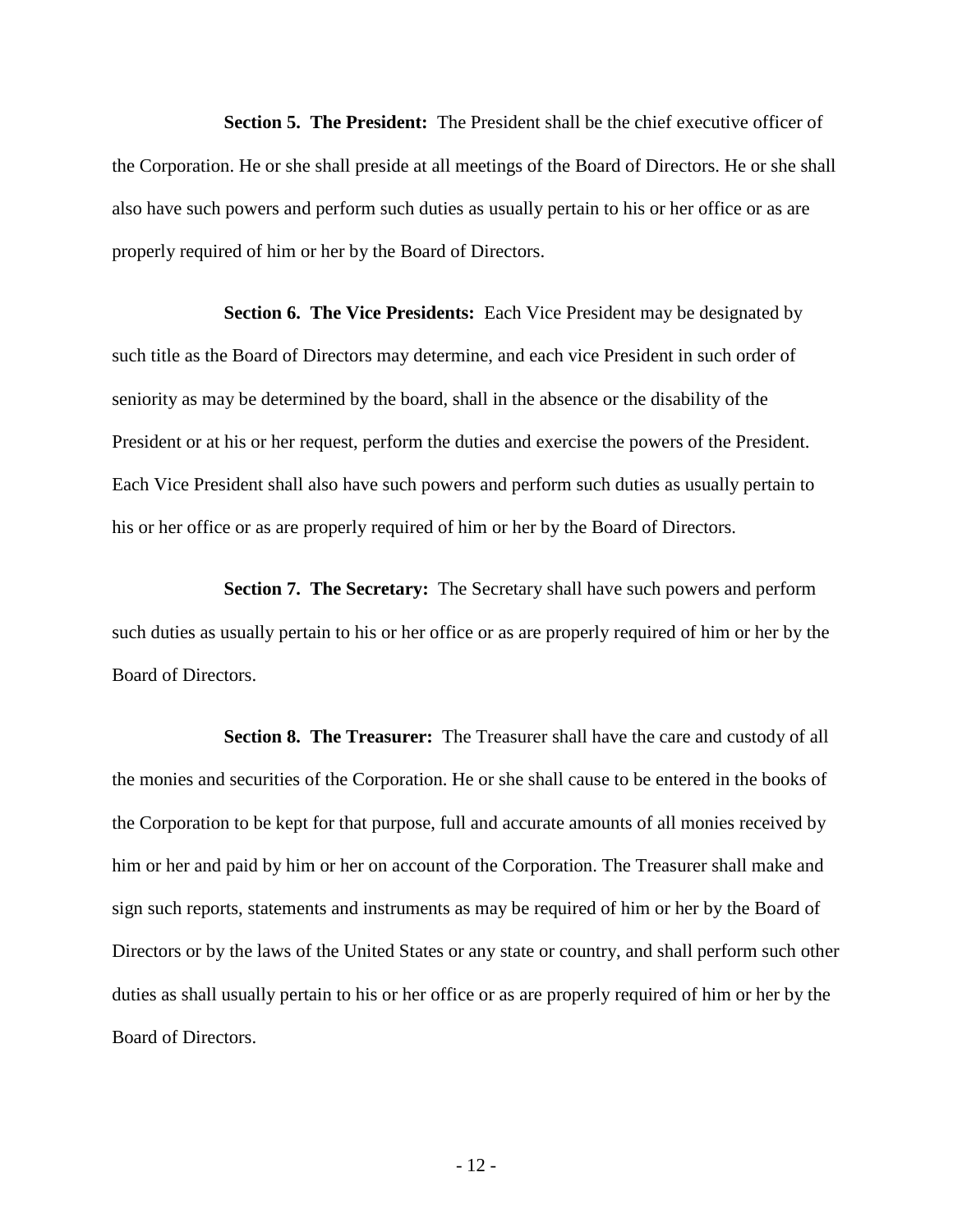**Section 9. Executive Director:** The Executive Director shall be responsible for the day-to-day service operations of the Corporation and shall perform such other duties as usually pertain to his or her office or as are properly required of him or her by the Board of Directors.

**Section 10. Officers Holding Two or More Offices:** Any two or more offices may be held by the same person, except the offices of the President and Secretary, but no officer shall execute or verify any instrument in more than one capacity if such instrument be required by law or otherwise to be executed or verified by two or more officers.

**Section 11. Duties of Officers May be Delegated:** In case of the absence or disability of any officer of the Corporation or in case of a vacancy in any office or for any other reason that the Board of Directors may deem sufficient, the Board, except as otherwise provided by law, may temporarily delegate the powers or duties of any officer to any other officer or to any director.

**Section 12. Resignation:** Any officer may resign at any time by giving his or her resignation to the Board of Directors, the President or the Secretary of the Corporation and with a copy to the Executive Director of the Corporation. Such resignation shall take effect at the time specified therein; and unless otherwise specified therein, the acceptance of such resignation shall not be necessary to make it effective.

**Section 13. Compensation:** No officer of the Corporation shall receive, directly or indirectly, for the performance of his or her duties as an officer, any salary, compensation or emolument from the Corporation, with the exception of the Executive Director who shall receive a salary in accordance with any provisions governing his or her employment. Any officer shall

- 13 -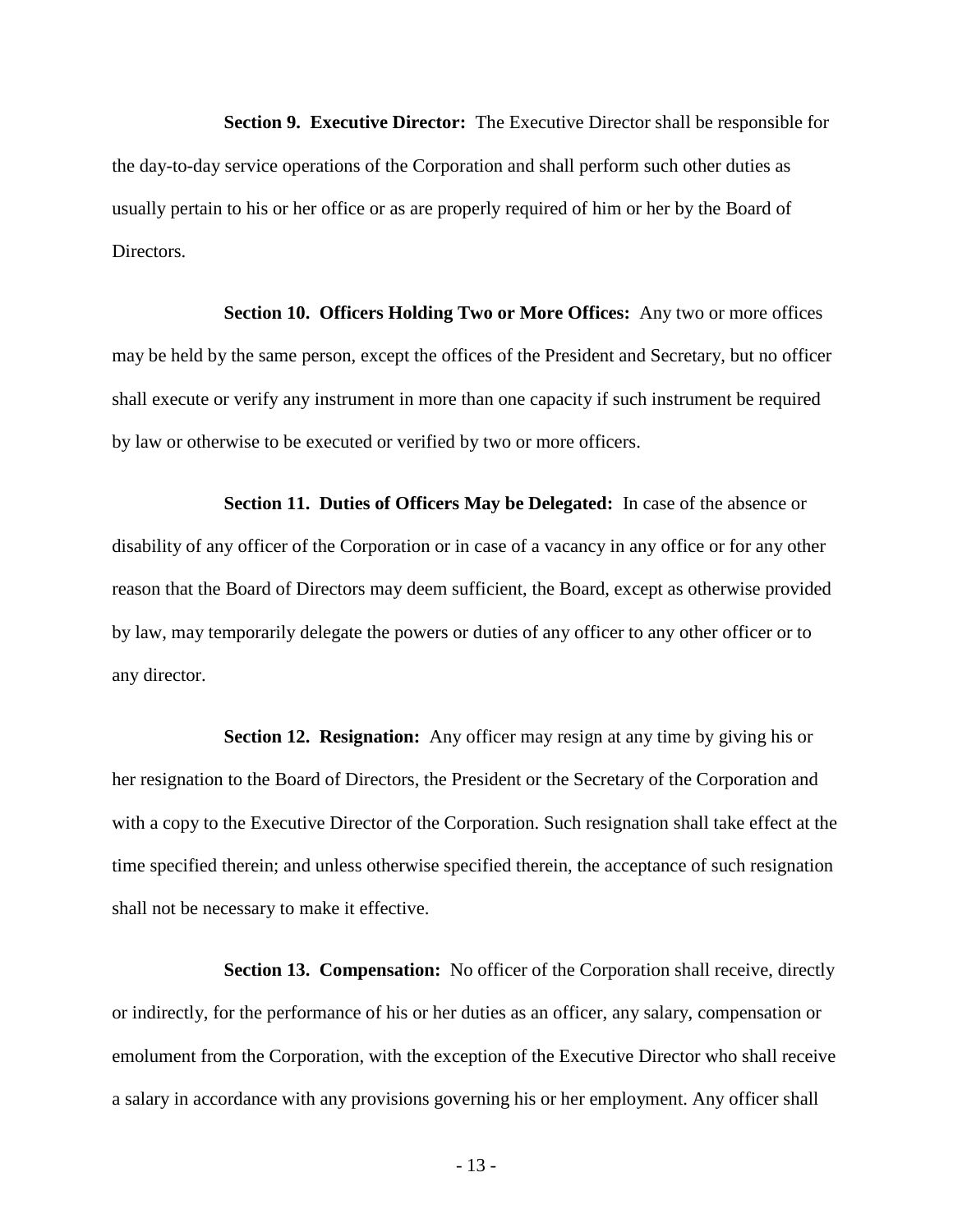be entitled to receive reimbursement from the Corporation for out-of-pocket expenses directly incurred by such officer while performing his or her duties as an officer of the Corporation, upon presentation of a written statement thereof to the Corporation accompanied by appropriate receipts, subject to the approval of the Board of Directors.

**Section 14. Security:** The Board of Directors may require any officer, agent or employee of the Corporation to give security for the faithful performance of his or her duties, in such amount as may be satisfactory to the Board. Such security may be in the form of a fidelity bond obtained by the Corporation at its expense.

## **ARTICLE VI. INDEMNIFICATION OF DIRECTORS OFFICERS**

**Section 1. Right of Indemnification:** Each director and officer of the Corporation, whether or not then in office, and any person whose testator or intestate was such a director or officer, shall be indemnified by the Corporation for the defense of, or in connection with, any threatened, pending or completed actions or proceedings and appeals therein, whether civil, criminal, administrative or investigative, in accordance with and to the fullest extent permitted by the Not-for-Profit Corporation Law of the State of New York or other applicable law, as such law now exists or may hereafter be adopted or amended; provided, however, that the Corporation shall provide indemnification in connection with an action or proceeding (or part thereof) initiated by such a director or officer only if such action or proceeding (or part thereof) was authorized by the Board of Directors.

**Section 2. Advancement of Expenses:** Expenses incurred by a director or officer in connection with any action or proceeding as to which indemnification may be given under Section 1 of this Article may be paid by the Corporation in advance of the final disposition

- 14 -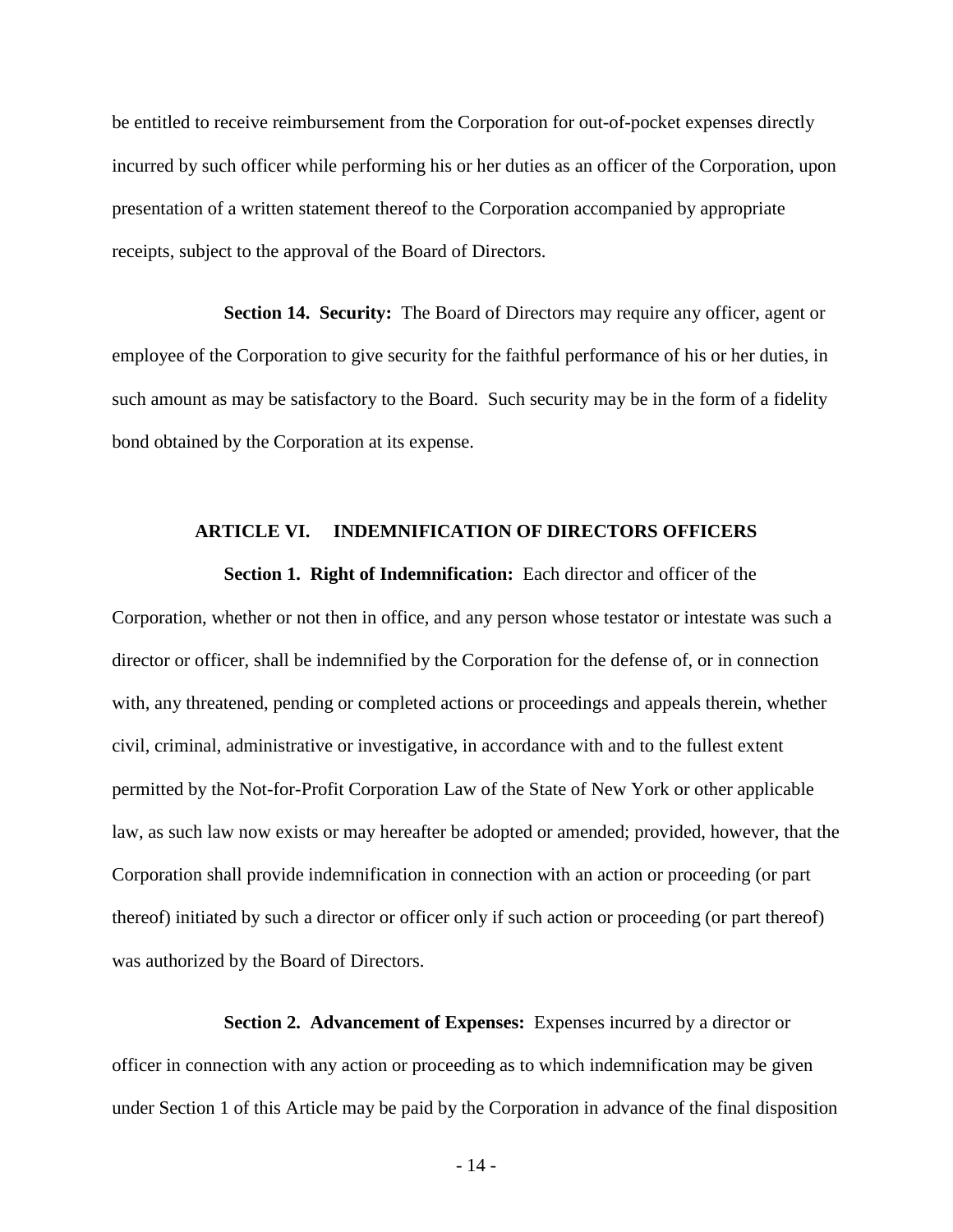of such action or proceeding upon (a) the receipt of an undertaking by or on behalf of such director or officer to repay such indemnification in case such director or officer is ultimately found not to be entitled to indemnification as authorized by this Article and (b) approval by the Board of Directors acting by a quorum consisting of directors who are not parties to such action or proceeding. To the extent permitted by law, the Board of Directors shall not be required to find that the director or officer has met the applicable standard of conduct provided by law for indemnification in connection with such action or proceeding before the Corporation makes any advance payment of expenses hereunder.

**Section 3. Availability and Interpretation:** To the extent permitted under applicable law, the rights of indemnification and to the advancement of expenses provided in this Article (a) shall be available with respect to events occurring prior to the adoption of this Article, (b) shall continue to exist after any rescission or restrictive amendment of this article with respect to events occurring prior to such rescission or amendment, (c) shall be interpreted on the basis of applicable law in effect at the time of the occurrence of the event or events giving rise to the action or proceeding or, at the sole discretion of the director or officer (or, if applicable, at the sole discretion of the testator or intestate of such director or officers seeking such rights), on the basis of applicable law in effect at the time such rights are claimed and (d) shall be in the nature of contract rights that may be enforced in any court of competent jurisdiction as if the Corporation and the director or officer for whom such rights are sought were parties to a separate written agreement.

**Section 4. Other Rights:** The rights of indemnification and to the advancement of expenses provided in this Article shall not be deemed exclusive of any other rights to which any director or officer of the Corporation or other person may now or hereafter be otherwise

- 15 -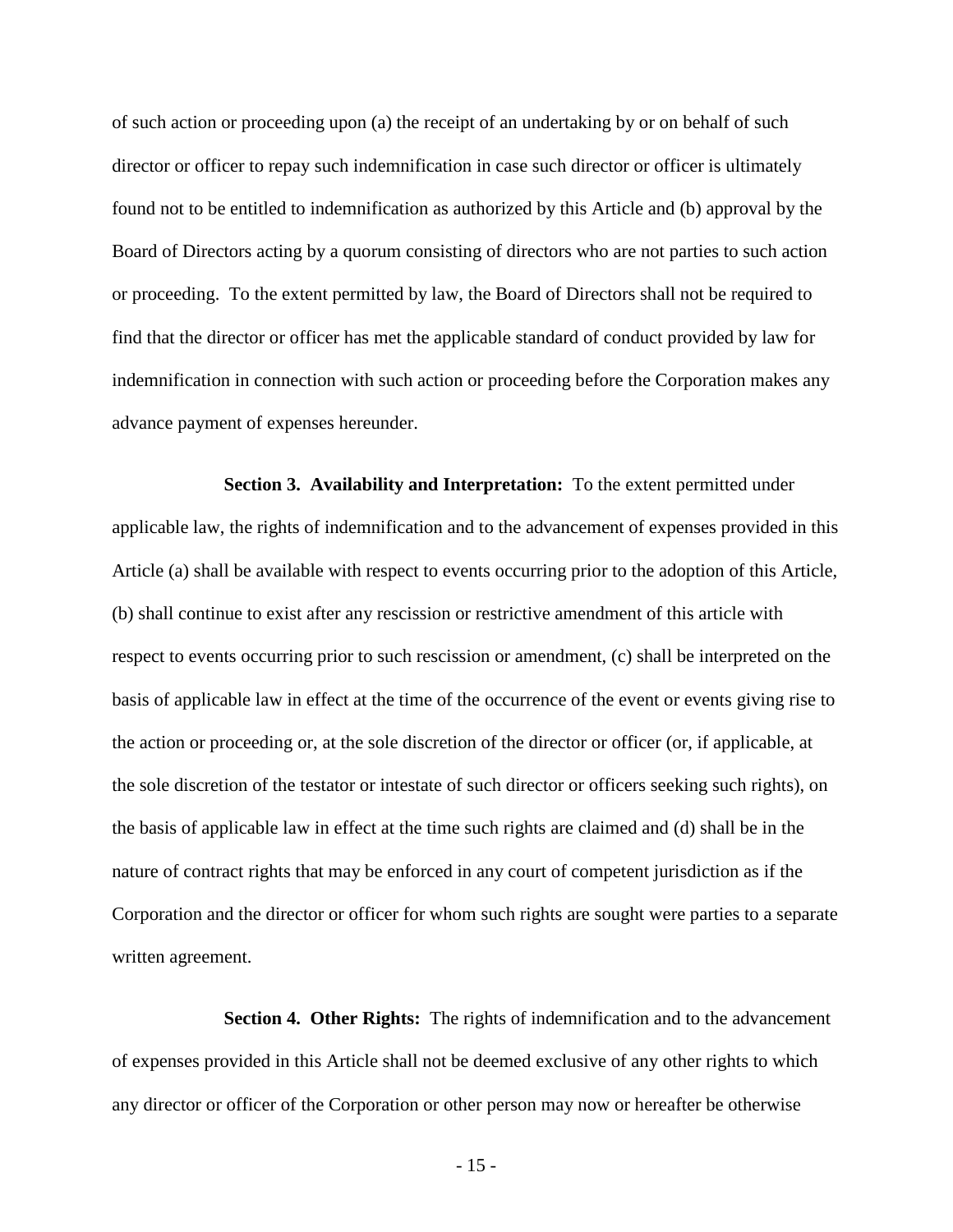entitled, whether contained in the certificate of incorporation, these by-laws, a resolution of the Board of Directors or any agreement providing for such indemnification, the creation of such other rights being hereby expressly authorized. Without limiting the generality of the foregoing, the rights of indemnification and to the advancement of expenses provided in this Article shall not be deemed exclusive of any rights, pursuant to statute or otherwise, of any director or officer of the Corporation or other person in any action or proceeding to have assessed or allowed in his or her favor, against the Corporation or otherwise, his or her costs and expenses incurred therein or in connection therewith or any part thereof.

**Section 5. Severability:** If this Article or any part hereof shall be held unenforceable in any respect by any court of competent jurisdiction, it shall be deemed modified to the minimum extent necessary to make it enforceable, and the remainder of this Article shall remain fully enforceable.

## **ARTICLE VII. ASSETS AND FUNDS**

**Section 1. Ownership:** No director, officer, employee or any other private individual shall have any right, title or interest in any of the assets or funds of the Corporation. All assets and funds of the Corporation shall be owned exclusively by the Corporation.

**Section 2. Net Earnings:** No officer, director, employee, or any other private individual shall receive any part of the net earnings or profits of the Corporation.

**Section 3. Corporation Funds:** The funds of the Corporation shall be deposited in its name with such bank, or banks, trust company or trust companies, as the Executive Director and/or Controller may from time to time designate. All checks, notes, drafts and other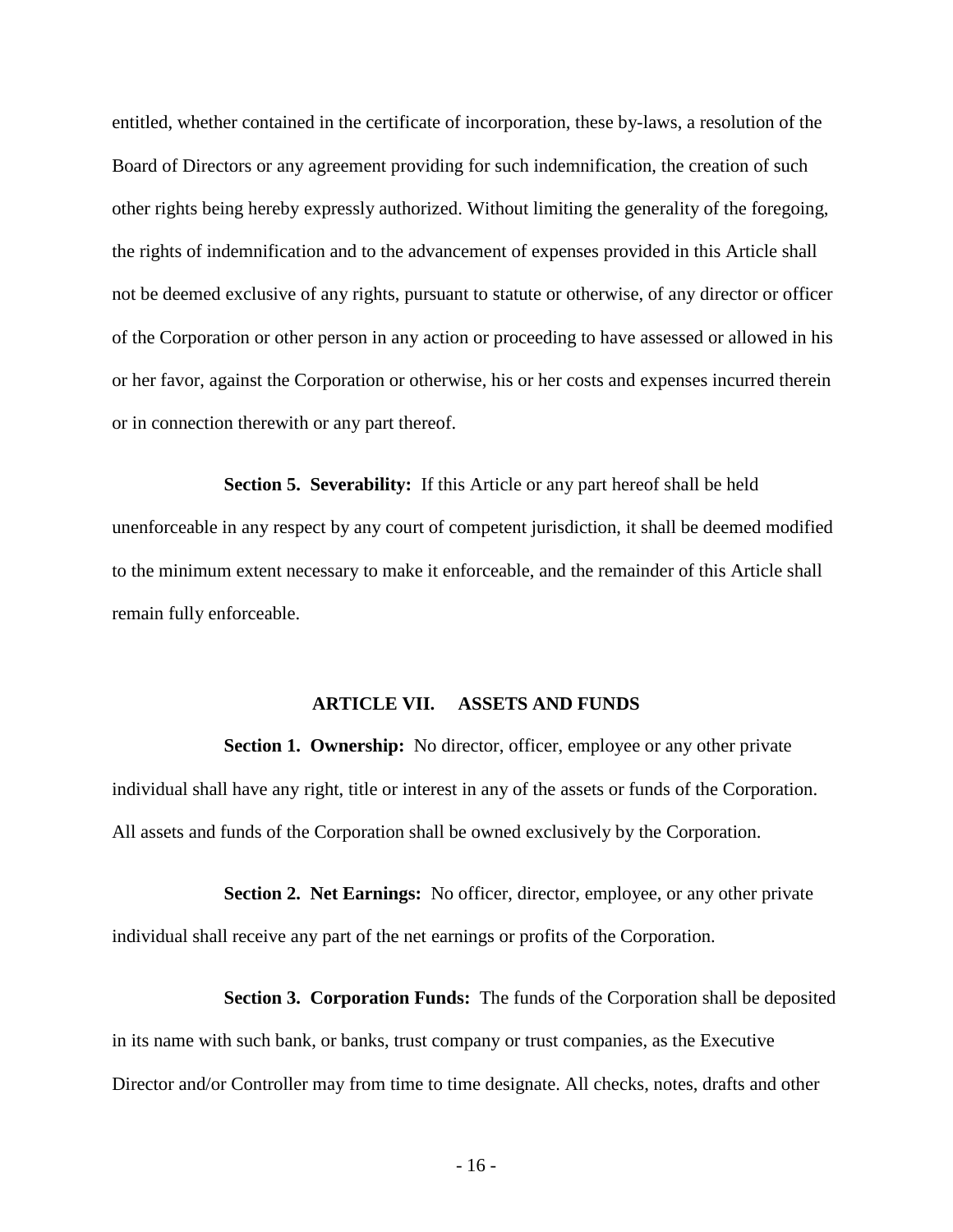negotiable instruments of the Corporation shall be signed by such officer or officers, employee or employees, agent or agents or such other person or persons as the Board of Directors may from time to time authorize to so act. The Board may contract with independent investment and reinvestment advisors, investment counsel or managers, banks, or trust companies to act in place of the board in investment and reinvestment of the Corporation's funds, and may also authorize the payment of reasonable compensation for investment advisory or management services, advisors, investment counsel or managers, banks or trust companies, so to act. Each contract pursuant to which authority is so delegated shall provide that it may be terminated by the board at any time, without penalty, upon no more than sixty (60) days notice. However, at no time shall any of the Corporation's funds be used for the purchase of real estate for the purpose of investment or speculation, or any other investment expressly prohibited by the guidelines referred to in Article III Section 15 of these by-laws.

**Section 4. Voting of Securities Held by the Corporation:** Stocks or other securities owned by the corporation may be voted in person or by proxy as the Board of Directors shall specify. In the absence of any direction by the Board of Directors, such stocks or securities shall be voted by the President as he or she shall determine.

**Section 5. Books and Records:** All books, records and accounts of the Corporation shall be maintained for six (6) years and shall be subject to examination and audit by the State University of New York and the Comptroller of the State of New York at any time.

**Section 6. Dissolution:** Upon the dissolution of the Corporation, the Board of Directors shall, after paying or making provisions for the payment of all the just debts, obligations and liabilities of the Corporation, dispose of all of its assets by transfer to the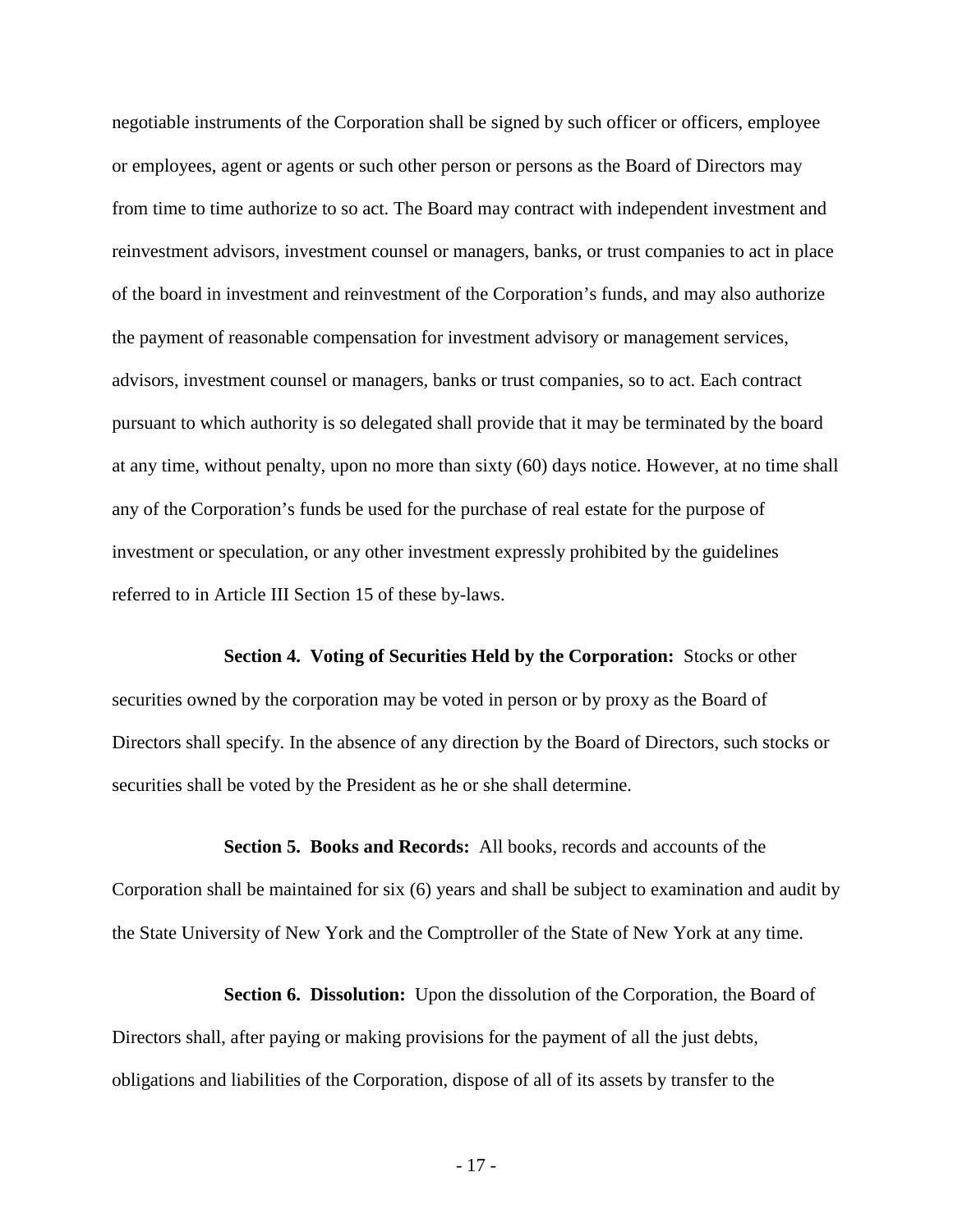University or with the written consent of the University to such other non-profit organization or organizations organized and operated exclusively for educational, charitable, or scientific purposes as shall at the time qualify as an exempt organization under Section  $501(c)(3)$  of the Internal Revenue Code of 1986, as amended, or any successor statute thereto, as in the judgment of the Board of Directors is best qualified and competent to promote the purposes of the University and the educationally related activities of its faculty and students.

**Section 7. Loans to Directors or Officers:** No loans shall be made by the Corporation to its directors or officers.

**Section 8. Gifts:** The Board of Directors, the Executive Committee, or any authorized officer, employee or agent of the Corporation may accept on behalf of the Corporation any contribution, gift, bequest or devise for any general or special purpose or purposes of the Corporation. However, the Corporation shall not actively solicit gifts, devices or bequests, pursuant to the prohibition provided in the guidelines referred to in Article III Section 15 of these by-laws.